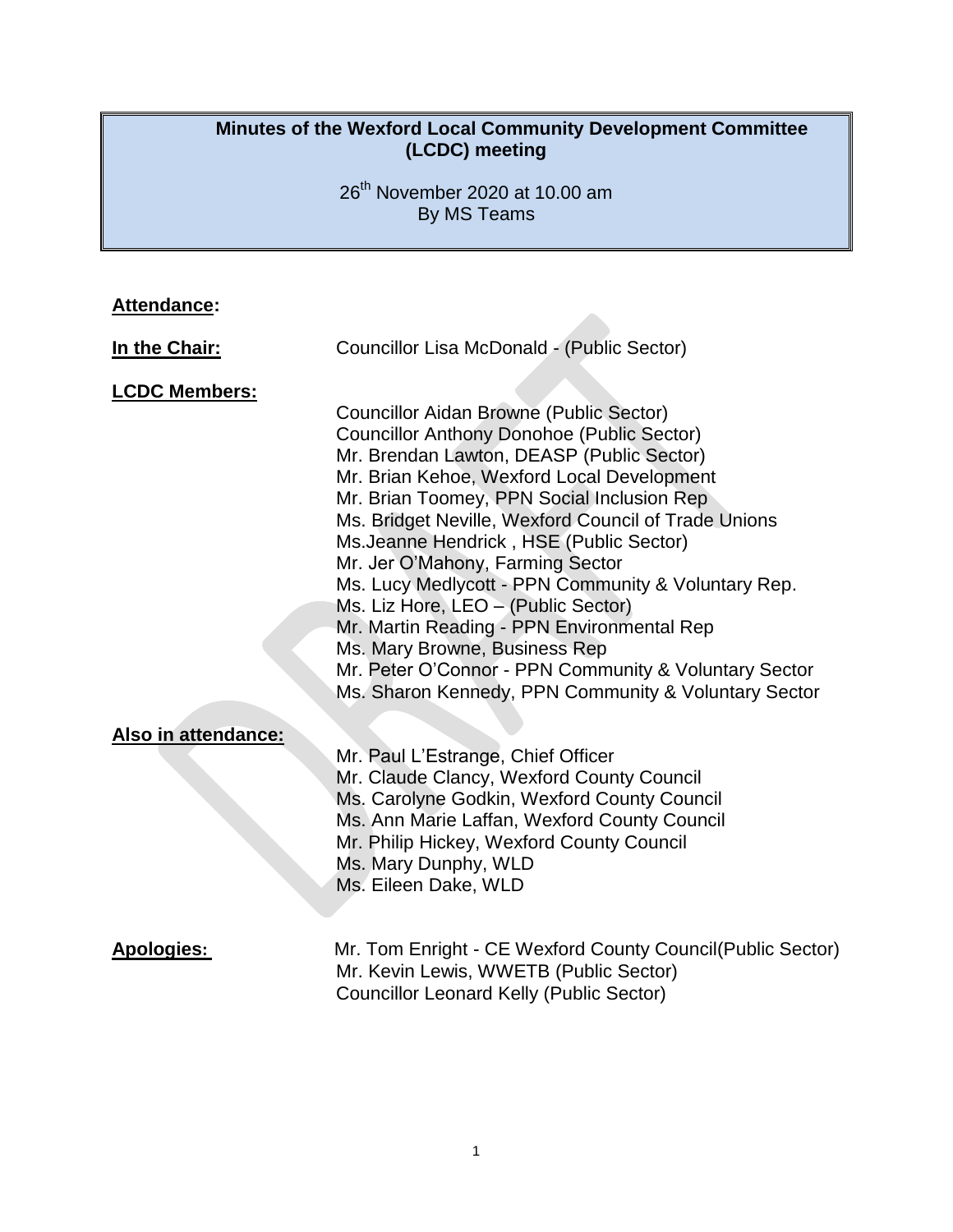#### **1. Check and verification of those attending by teleconference**

The Acting Chief Officer, Paul L'Estrange confirmed attendance of each member by teleconference and confirmed their ability of speaking to and being heard by all attendees.

The Chairperson welcomed the members to the meeting.

#### **2. Adoption of the minutes of the meeting 29th October 2020**

The minutes of the Local Community Development Committee (LCDC) meeting of 29th October 2020, were adopted.

Cllr. Donohoe noted that he was recorded in the minutes as being present at the meeting of 29<sup>th</sup> October when in fact he was not. The A/Chief Officer confirmed that the record will be corrected.

**Proposed:** Mr. Brian Toomey **Seconded:** Mr. Jer O'Mahony

# **3. Matters Arising**

None

**4. Correspondence**

None

## **5. Community Enhancement Programme**

The A/Chief Officer presented the Community Enhancement Programme 2020 (Community Centers and Facilities) report for approval to the LCDC. He noted that Wexford LCDC had been allocated a total of €190,698. Cllr. Browne noted a conflict of interest on the Moyne Rangers application and stepped out for this vote. It was unanimously agreed, by a show of hands, to accept the report as presented.

**Proposed:** Mr. Brian Toomey **Seconded:** Cllr. Anthony Donohoe

#### **6. Chief Officers Report**

The A/Chief Officer presented the Chief Officers report which included the following:

- SICAP
- TVR 2020
- Healthy County Committee
- Traveller Interagency Group (TIG)
- Age Friendly
- JPC
- Horeswood Community Gain Fund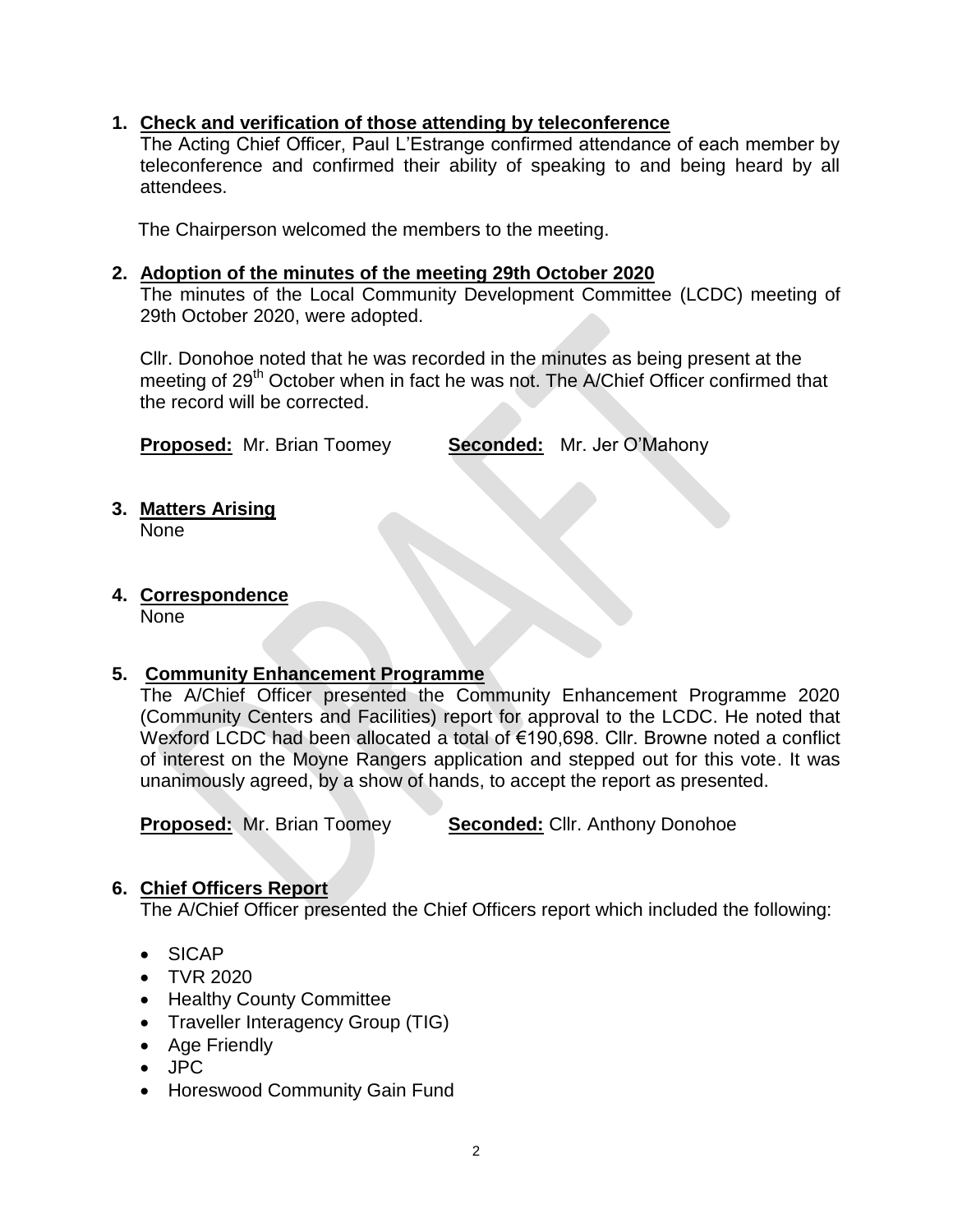WexSci, Wexford Science Festival

The Members noted the contents of the Chief Officers report.

## **7. SICAP**

## 7.1 **LCDC SICAP Sub - Committee Report**

The A/Chief Officer presented the SICAP sub-committee report to the LCDC and sought approval for the 'Emerging Needs' target group which for 2021 was proposed as 'Vulnerable young people aged 15-24 at risk of educational disengagement due to COVID-19'. This was unanimously approved.

**Proposed:** Cllr. Anthony Donohoe **Seconded:** Mr. Jer O'Mahony

The A/Chief Officer also sought approval for the KPI targets presented as follows:

| Lot              |             |                              |              |
|------------------|-------------|------------------------------|--------------|
|                  | 2020 Target | <b>Suggested 2021 Target</b> | % Difference |
| KPI <sub>1</sub> | 89          | 76                           | 15%          |
| KPI <sub>2</sub> | 1129        | 960                          | 15%          |

This was unanimously approved by the members.

**Proposed:** Ms. Liz Hore **Seconded:** Ms. Jeanne Hendrick

#### **7.2 - WLD SICAP 2020 Case Study – Video**

The WLD 'I Feel Home' case study was presented to the members. The Chairperson thanked WLD for the work they have carried out.

#### **8. AOB**

Brian Toomey queried if it would be possible to arrange site visits for the LCDC members as had happened previously. The A/Chief Officer replied that a tentative plan had been discussed with WLD which involves 3 visits – 2 online and 1 site visit.